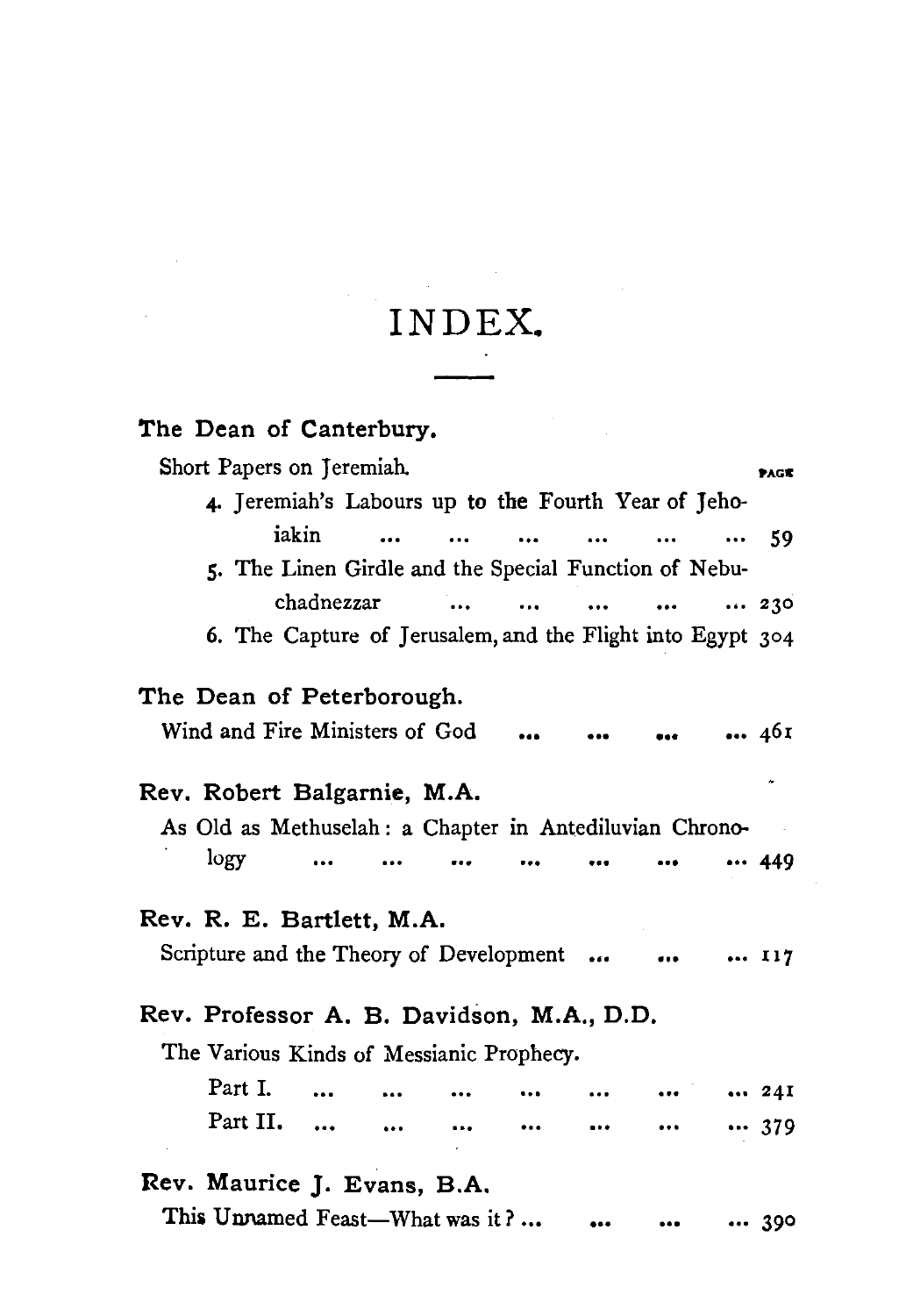| Rev. Professor A. M. Fairbairn, M.A., D.D.         |           |           |           |     |  |  |  |
|----------------------------------------------------|-----------|-----------|-----------|-----|--|--|--|
| Studies in the Life of Christ.                     |           |           |           |     |  |  |  |
| 4. The Baptist and the Christ                      |           |           |           | 23  |  |  |  |
| 7. <sup>1</sup> Galilee, Judæa, and Samaria        |           |           |           | 98  |  |  |  |
| 8. The Master and the Disciples                    |           |           | $\ddotsc$ | 182 |  |  |  |
| 9. The Earlier Miracles                            |           | $\ddotsc$ |           | 288 |  |  |  |
| 10. Jesus and the Jews                             | $\ddotsc$ | $\cdots$  |           | 43I |  |  |  |
| Rev. Professor John Gibb, M.A.                     |           |           |           |     |  |  |  |
| The Door of the Sheep                              |           |           |           | 359 |  |  |  |
| Rev. Rawson Lumby, B.D.                            |           |           |           |     |  |  |  |
| Christ Feeding the Multitudes                      |           |           |           | 148 |  |  |  |
| Professor John Massie, M.A.                        |           |           |           |     |  |  |  |
| Righteousness and Justification                    |           |           |           | 257 |  |  |  |
| Rev. Professor W. Milligan, D.D.                   |           |           |           |     |  |  |  |
| The Candlestick and the Star                       |           |           |           | 202 |  |  |  |
| Rev. Professor H. R. Reynolds, D.D.                |           |           |           |     |  |  |  |
| The Epistle to Titus.                              |           |           |           |     |  |  |  |
| 1. Chapter i. Verses 1-11                          |           |           |           | 69  |  |  |  |
| 2. Chapter i. $12 - ii$ . $15$                     |           |           |           | 131 |  |  |  |
| 3. Chapter iii.<br>                                |           |           | $\cdots$  | 215 |  |  |  |
| Rev. Professor W. Sanday, M.A., D.D.               |           |           |           |     |  |  |  |
| Some Leading Ideas in the Theology of St. Paul     |           |           |           | 40  |  |  |  |
| S. E. C. T.                                        |           |           |           |     |  |  |  |
| The Parable of the Dutiful Servant                 |           |           |           | 365 |  |  |  |
| The Parable of the Kind Master                     |           |           |           | 420 |  |  |  |
| " Nos. 5 and 6 will be found in Vols. iii. and iv. |           |           |           |     |  |  |  |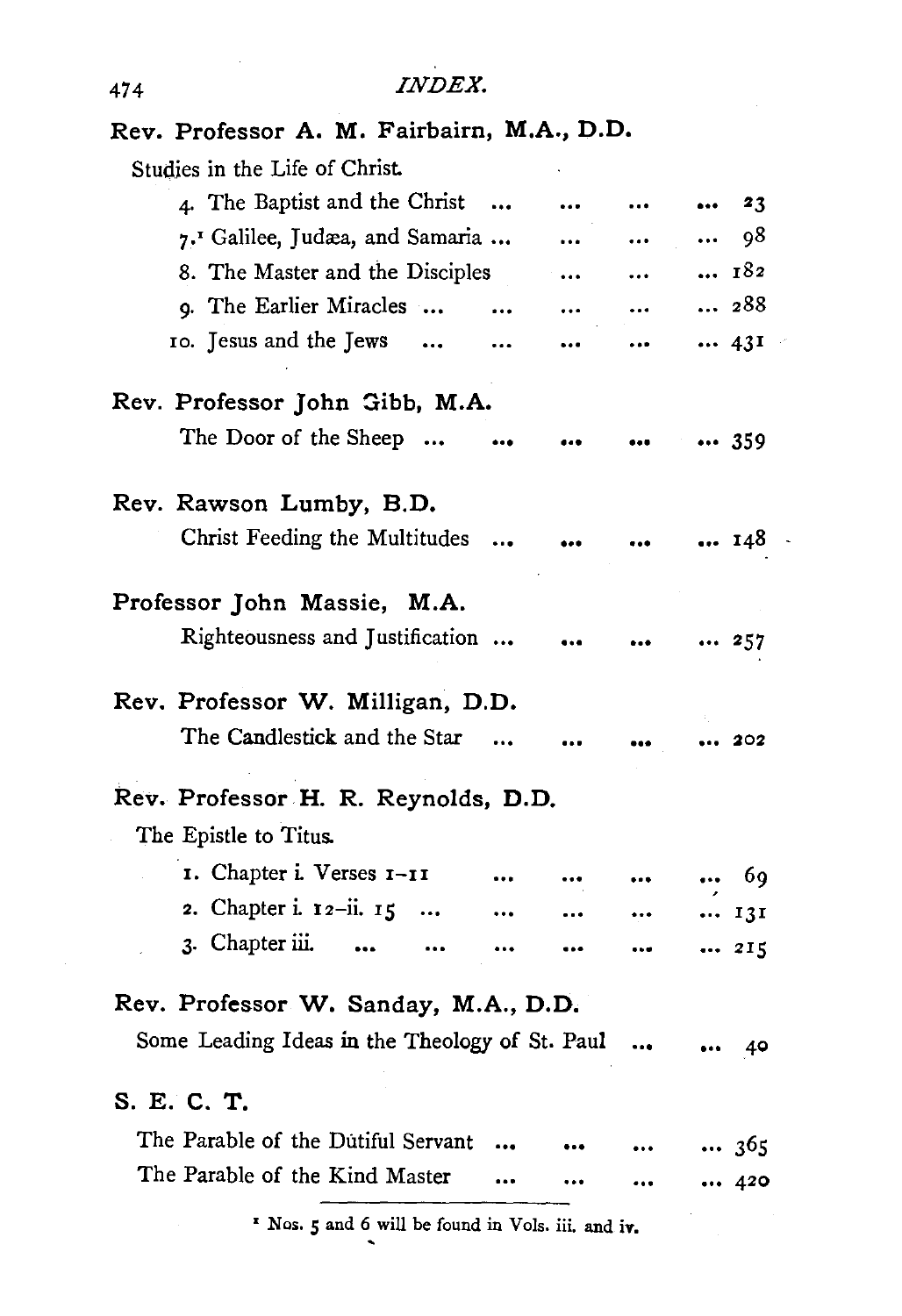|                                                                  | <i>INDEX.</i>        |                      |           |                                                                                  | 475            |
|------------------------------------------------------------------|----------------------|----------------------|-----------|----------------------------------------------------------------------------------|----------------|
| Rev. Professor D. W. Simon, M.A., Ph.D.                          |                      |                      |           |                                                                                  |                |
| Science and Philosophy                                           | $\ddotsc$            |                      |           |                                                                                  | 321            |
|                                                                  |                      |                      |           |                                                                                  |                |
| Rev. Rayner Winterbotham, M.A., B.Sc.                            |                      |                      |           |                                                                                  |                |
| The Ministry of Angels                                           | $\ddot{\phantom{a}}$ | $\ddotsc$            | $\ddotsc$ | $\cdots$                                                                         | 409            |
| Editor.                                                          |                      |                      |           |                                                                                  |                |
| The Book of Job.                                                 |                      |                      |           |                                                                                  |                |
| 17. Job to Zophar                                                |                      |                      | $\cdots$  |                                                                                  | I              |
| 18. Eliphaz to Job                                               |                      |                      |           |                                                                                  | 81<br>$\cdots$ |
| 19. Job to Eliphaz                                               |                      |                      |           | $\cdots$                                                                         | 161            |
| 20. Bildad to Job                                                | $\ddotsc$            | $\cdots$             | $\cdots$  | $\cdots$                                                                         | 270            |
| 21. Job to Bildad                                                | $\cdots$             |                      | $\cdots$  | $\cdots$                                                                         | 279            |
| The Four Nephews of Moses                                        |                      |                      | $\cdots$  | $\cdots$                                                                         | 346            |
| Balaam's Ass                                                     |                      |                      | $\cdots$  | $\cdots$                                                                         | 397            |
|                                                                  |                      |                      |           |                                                                                  |                |
| Biblical Notes.                                                  |                      |                      |           |                                                                                  |                |
| I. The Memorial in the Jordan                                    |                      |                      | $\ddotsc$ | $\cdots$                                                                         | 159, 315       |
| 2. The Divine Indifference                                       |                      |                      | $\ddotsc$ | $\ddotsc$                                                                        | 318            |
| 3. The Pharisaic Mode of Washing before Meat                     |                      |                      |           |                                                                                  | 467            |
|                                                                  |                      |                      |           |                                                                                  |                |
| Brief Notices of Books.                                          |                      |                      |           |                                                                                  |                |
| The Speaker's Commentary. New Testament. Vol. I.                 |                      |                      |           |                                                                                  | 153            |
| The Cambridge Bible for Schools.                                 |                      |                      |           |                                                                                  |                |
| Maclear on Joshua                                                | $\ddotsc$            | $\bullet$            | $\cdots$  | $\cdots$                                                                         | 156            |
| Carr on St. Matthew                                              | $\cdots$             | $\cdots$             | $\cdots$  | $\cdots$                                                                         | 156            |
| The Teachers' Bible<br>$\sim$                                    | $\cdots$             | $\ddot{\phantom{a}}$ | $\cdots$  | $\ddotsc$                                                                        | 157            |
| Sermons by Rev. C. Short, M.A.                                   |                      |                      | $\cdots$  | $\begin{array}{ccc} \bullet & \bullet & \bullet & \bullet & \bullet \end{array}$ | 158            |
| Sketches of Sermons by the late Rev. Professor Herbert, M.A. 319 |                      |                      |           |                                                                                  |                |
| A Day with Christ. By S. Cox                                     |                      |                      |           |                                                                                  | 320            |
|                                                                  |                      |                      |           |                                                                                  |                |